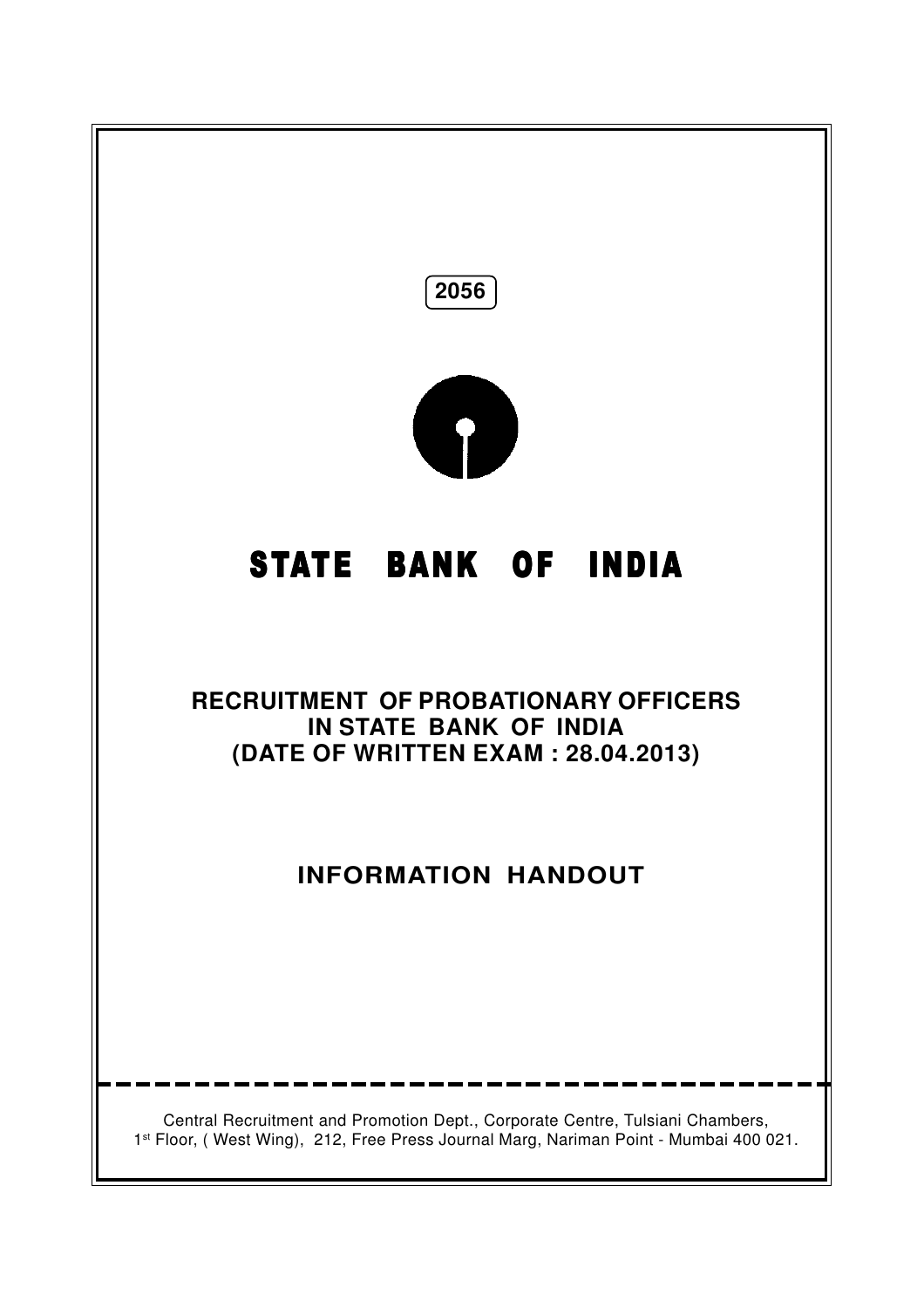# **INTRODUCTION**

This Booklet gives you detailed information about the objective type Competitive examination for recruitment of Probationary Officers in State Bank of India. This post was advertised in the Employment News/Rozgar Samachar issue dated 9-15 February, 2013 and on the Bank's website www.statebankofindia.com and www.sbi.co.in. The terms and conditions, **period of probation,** emoluments etc. were given in the advertisement. You should ensure that you are eligible in respect of age, educational qualification, nationality as stipulated in the advertisement.

Details of tests are given ahead in the booklet.

# **GENERAL INSTRUCTIONS**

- **1. Particulars to be Noted :** Please note carefully your Roll Number, Registration Number, date, time and venue for the examination given in the call letter.
- **2. Punctuality in Attendance :** Candidates should be present at the examination hall at the time given in the call letter. Candidates arriving late will not be permitted to enter the Examination Hall.
- **3. Call letter to be Surrendered :** Affix firmly a copy of your **recent** passport size photograph in the space provided for it in the call letter and bring it with you alongwith photo identity proof in original and a photocopy when you come to the venue for the examination. **You will not be permitted to appear for the examination if you come without the photo identity proof in original and a photocopy, call letter or without the photograph affixed on the call letter.** You will be required to sign in the space provided for candidate's signature on your call letter in the presence of the invigilator in the examination hall. Invigilator will take your thumb impression on the call letter while collecting the same. You should hand over your call letter alongwith the photocopy of photo identity proof to the invigilator in the examination hall, when he/she collects the call letters from the candidates.
- **4. Compliance with Instructions :** You should scrupulously follow the instructions given by test administrators and the invigilators at all the stages of the examination for which you have been called. If you violate the instructions you will be disqualified and may also be asked to leave the examination hall.
- **5. Use of Books, Notes Calculators & Cell Phones : No** calculator separate or with watch, cell phone, books, slide rulers, note books or written notes will be allowed inside the examination hall.
- **6. Sample Answersheet and Instructions for filling information on it :** A sample answersheet is attached to this booklet at the end. Fill in the required biodata and other information on this answersheet for your practice and bring it with you to the examination hall. You will get a similar answersheet in the examination hall, on which you will have to copy the biodata and other information already filled in by you on the sample answersheet. How to fill in the information on the answersheet is explained in this booklet elsewhere and also shown on the specimen answersheet.
- **7. Use of HB Pencil and Ball Pen :** You are required to fill in the information on the answersheet which you will get in the examination hall, by HB pencil and ball-point pen. You are required to **mark your answers by HB pencil (the commonly used pencil)** for objective type tests. Therefore, you should bring with you two HB pencils, a good quality eraser, a sharpener and a ball-point pen. You are advised to bring two pencils to avoid mending a pencil during the examination as you may lose time. Use ball-point pen for filling up the information only in boxes 1-10 on Side 1. Use HB pencil only, for filling up information in boxes 12-26 on side 1 of the answersheets and box 27 on side 2 of the answersheet. **All the answers on side 2 should be marked by using HB pencil only.**
- **8. Handling answersheet :** Please handle your answersheet with extreme care and keep it dust free. If it is mutilated, torn, folded, wrinkled or rolled, it may **not** be valued by the machine. Answersheets and question booklets will be supplied by the organisation. After the test is over, **you should hand over all the test material i.e. the answersheet and question booklet to the invigilator** before leaving the room. Any candidate who does not return any of the test materials or is found to attempt to take or pass on the question booklet or answersheet inside or outside the examination hall will be disqualified.
- **9. Fill in all the information asked for on the answersheet and question booklet otherwise your answersheet will not be assessed.**
- **10.** Do not leave your seat unless you are allowed.
- **11.** Do your rough work, if any, on the question booklet and **not** on the answersheet.
- **12.** Check all the pages and questions in your question booklet. If something is missing or not properly printed request your invigilator to give you another booklet of the same Form Number.
- **13.** The Question Booklets are sealed. When you are asked to **START**, gently cut-open the cover page from your right hand side using blunt end of pencil, to open the booklet. Do **not** remove the staple pins on your left hand side. If you do so all the pages of the booklet will get loosened and separated.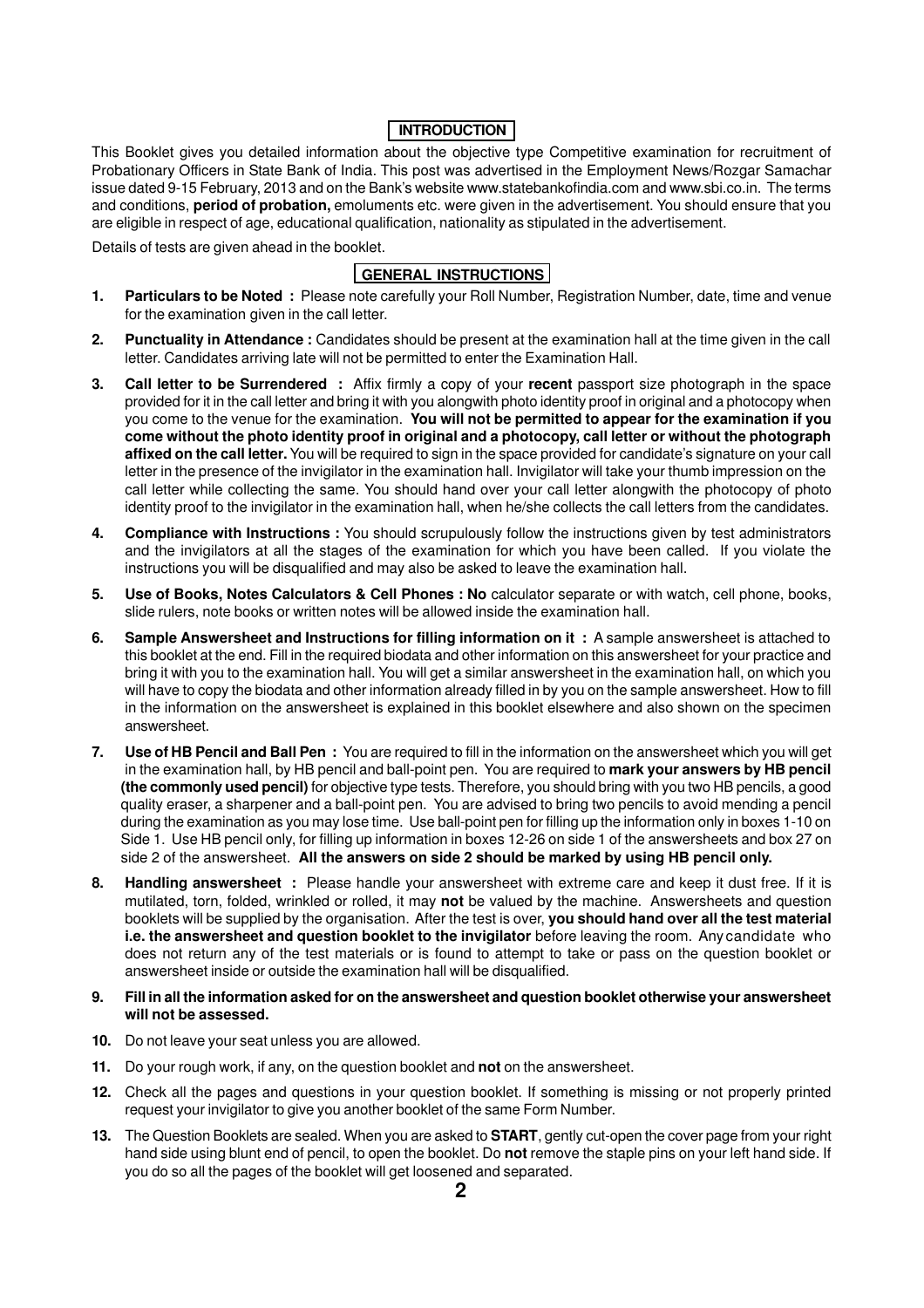- **14. There will be Penalty for wrong answers marked by you in the objective tests.** There are five alternative answers to every question of all the tests. For each question for which a wrong answer has been given by you, one-fourth or 0.25 of the marks assigned to that question will be deducted as penalty. If for any question you give more than one answer, it will be treated as wrong even if one of the given answers happens to be right and there will be same penalty as above for that question. If a question is left blank, i.e. no answer is given by you, there will be no penalty for that question. If the total of the penalty for test is in fraction, it will be rounded off to the nearest integer. **You should therefore be careful in marking your answers.**
- **15.** This booklet is just a guideline for the kind of examination you are going to take and the sample questions are only illustrative and not exhaustive. In actual examination besides these, there may be some other types of questions also.
- **16. Copying / Misconduct / Unfair Practices :** If a candidate is/has been found guilty of
	- i) Copying or allowing copying;
	- ii) Using unfair means during the test;
	- iii) Impersonating or procuring impersonation by any person;
	- iv) Misbehaving at the examination venue;
	- v) Taking away question booklet/answersheet from examination hall.
	- vi) Resorting to any other irregular or improper means;
	- vii) Obtaining support of his/her candidature by any means.

He/she will, in addition to rendering himself/herself liable to criminal prosecution, be liable to,

- (a) Disqualification from selection process at any stage
- (b) Be debarred permanently/for specific period from any examination or selection by the Bank .

Candidates are warned against filling up/furnishing false, tampered/fabricated information or suppressing material information in Bio-data sheet of Answer Book.

**17. Travelling Allowance shall not be paid : No travelling allowance or other expenses in connection with the examination will be paid. Please also note that the call letter does not constitute an offer of employment by the Central Recruitment and Promotion Department.**

# **Phase I : Written Examination :**

The written examination will consist of objective and descriptive type of tests.

# **(1) OBJECTIVE TEST**

| Sr. No. | Name of the Test                                                 | No. of Questions | Max. Marks | <b>Time Allotted</b>             |
|---------|------------------------------------------------------------------|------------------|------------|----------------------------------|
| 1.      | Reasoning (High Level)                                           | 50               | 50         |                                  |
| 2.      | Data Analysis and<br>Interpretation                              | 50               | 50         | Composite time of<br>120 minutes |
| 3.      | General Awareness,<br><b>Marketing and Computers</b>             | 50               | 50         |                                  |
| 4.      | English Language<br>(Grammar, Vocabulary,<br>Comprehension etc.) | 50               | 50         |                                  |

Composite time for all the above tests will be Two hours (120 minutes). You may attempt the tests / questions in any order you like. However in your interest you are advised not to spend too much time on any one of the tests because the candidates are required to qualify in the Objective Tests by securing passing marks, in each of the tests, to be decided by the Bank on the basis of the performance of all the competing candidates taken together in each test to a minimum required level for each category.

The questions in the tests at Sr. No. 1, 2 and 3 will be printed in Hindi and English.

**Descriptive Paper :** This is to check your proficiency in English Knowledge. It would consist of comprehension, letter writing, essay writing, precis writing etc. You would be given **sixty minutes** time for this test. Total marks for this paper are 50. The candidates are required to qualify in the Descriptive Test by securing passing marks, to be decided by the Bank. Descriptive Test paper of only those candidates will be evaluated who have scored qualifying marks in the Objective Tests as stated above. The merit list of written examination will be based on the aggregate of the marks obtained by the candidates in Objective and Descriptive test.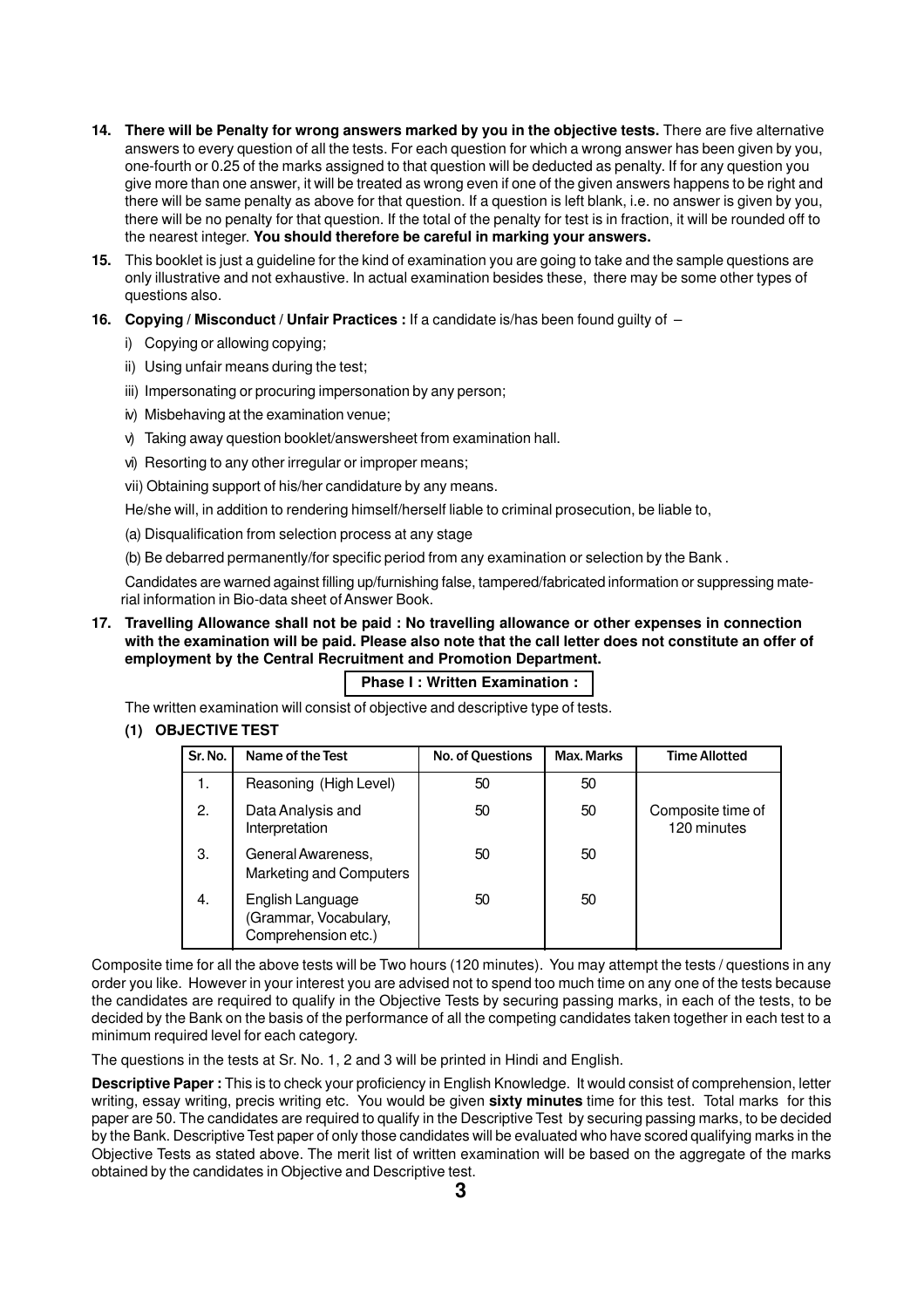#### **Phase II : Group Discussion & Interview :**

#### **Max. Marks [ GD–20, Interview - 30 ]**

The aggregate marks of candidates qualifying in both objective test and descriptive test will be arranged in descending order in each category and the candidates in order of merit, subject to 3 times the number of vacancies in each category, will be called for Group Discussion and Interview. The qualifying marks in Group Discussion & interview will be as decided by the Bank.

#### **Final Selection**

The candidates will have to qualify both in Phase I & II separately. Marks secured by the candidates in Written Test (out of 250 marks maximum) are converted to out of 75 and marks secured in GD & Interview (out of 50 marks maximum) are converted to out of 25. The final merit list is arrived at after aggregating converted marks of Written Test and Group Discussion & Interview out of 100 for each category. The selection will be made from the top merit ranked candidates in each category.

Results of the candidates who have qualified for Phase II and thereafter, the list of candidates finally selected will be available on the Bank's website. Final select list will be published in Employment News/Rozgar Samachar.

#### **Sample Questions :**

Below are given some sample questions for each of these tests. The type of questions are only illustrative and not exhaustive. In actual test you may find questions on some or all these types and also questions on the type not mentioned here.

# **Reasoning (High Level)**

This is a test to see how well you can think and also to judge your aptitude/ knowledge for working with computer. It contains questions of various kinds. Here are some sample questions.

**Directions** : In each of the following questions, there are five letter groups or words in each question. Four of these letter groups or words are alike in some way, while one is different. Find the one which is different.

**Q.1.** (1) black (2) red (3) green (4) paint (5) yellow

Of the five, 'black, 'red', 'green' and 'yellow' form a group as they are names of colours. 'paint' is not the name of a colour. Therefore, (4) is the answer.

Now try to solve the following questions.

**Q.2**. (1) BC (2) MN (3) PQ (4) XZ (5) ST

**Q.3.** (1) Mango (2) Apple (3) Orange (4) Guava (5) Rose

**Directions :** In each of the following questions, there is a question mark in which only one of the five alternatives given under the question satisfies the same relationship as is found between the two terms to the left of the sign :: given in the question. Find the correct answer.

**Q.4.** Foot : man : : hoof : ?

 $(1)$  leg  $(2)$  dog  $(3)$  horse  $(4)$  boy  $(5)$  shoe

In the above example, 'hoof' has the same relationship with 'horse' as 'foot' has to 'man'. Hence the answer is (3). Now study to solve the following questions.

|      | <b>Q.5.</b> Day : Night : : Kind : ? |                                                                                                                                                                                                                                                                |              |                                     |                                                                                                                                                                                                                             |  |
|------|--------------------------------------|----------------------------------------------------------------------------------------------------------------------------------------------------------------------------------------------------------------------------------------------------------------|--------------|-------------------------------------|-----------------------------------------------------------------------------------------------------------------------------------------------------------------------------------------------------------------------------|--|
|      | (1) Dark                             | $(2)$ Bright                                                                                                                                                                                                                                                   | $(3)$ Cruel  | (4) Generous                        | (5) Gratitude                                                                                                                                                                                                               |  |
|      | Q.6. Hut: Mansion: : Rabbit: ?       |                                                                                                                                                                                                                                                                |              |                                     |                                                                                                                                                                                                                             |  |
|      | $(1)$ Hole                           | $(2)$ Carrot                                                                                                                                                                                                                                                   | (3) Elephant | (4) Small                           | $(5)$ Rat                                                                                                                                                                                                                   |  |
|      | Now try the following questions.     |                                                                                                                                                                                                                                                                |              |                                     |                                                                                                                                                                                                                             |  |
| Q.7. |                                      | If the letters in the word TOPS can be rearranged to form a meaningful word beginning with O, the last<br>letter of that word is your answer. If more than one such word can be formed, M is the answer and if no<br>such word can be formed, X is the answer. |              |                                     |                                                                                                                                                                                                                             |  |
|      | $(1)$ T                              | (2)P                                                                                                                                                                                                                                                           | $(3)$ M      | $(4)$ S                             | (5) X                                                                                                                                                                                                                       |  |
| Q.8. | from these statements?               |                                                                                                                                                                                                                                                                |              |                                     | 'Some leaders are dishonest. Satyapriya is a leader.' Which of the following inferences definitely follows                                                                                                                  |  |
|      | (1) Satyapriya is honest             |                                                                                                                                                                                                                                                                |              | (2) Satyapriya is dishonest         |                                                                                                                                                                                                                             |  |
|      | (3) Some leaders are honest          |                                                                                                                                                                                                                                                                |              | (4) Leaders are generally dishonest |                                                                                                                                                                                                                             |  |
|      |                                      | (5) Satyapriya is sometimes dishonest                                                                                                                                                                                                                          |              |                                     |                                                                                                                                                                                                                             |  |
| Q.9. |                                      |                                                                                                                                                                                                                                                                |              |                                     | If 'A " B' means 'add B to A', 'A' B' means 'subtract B from A', 'A # B' means 'divide A by B' and 'A $*$ B'<br>means 'multiply A by Purpich of the following gives the overage soles of two dove where $C$ and $C$ are the |  |

means 'multiply A by B; which of the following gives the average sales of two days where  $\mathsf{S}_{_1}$  and  $\mathsf{S}_{_2}$  are the sales of the first and the second day respectively ?

| $(1)$ $(S_1 \text{'} S_2)$ # 2    | $(2)$ 2 # $(S_1$ " $S_2)$ | $(3)$ $(S_1$ " $S_2$ # 2) |
|-----------------------------------|---------------------------|---------------------------|
| (4) $(S_1 * S_2)$ # $(S_1 " S_2)$ | (5) None of these         |                           |
|                                   |                           |                           |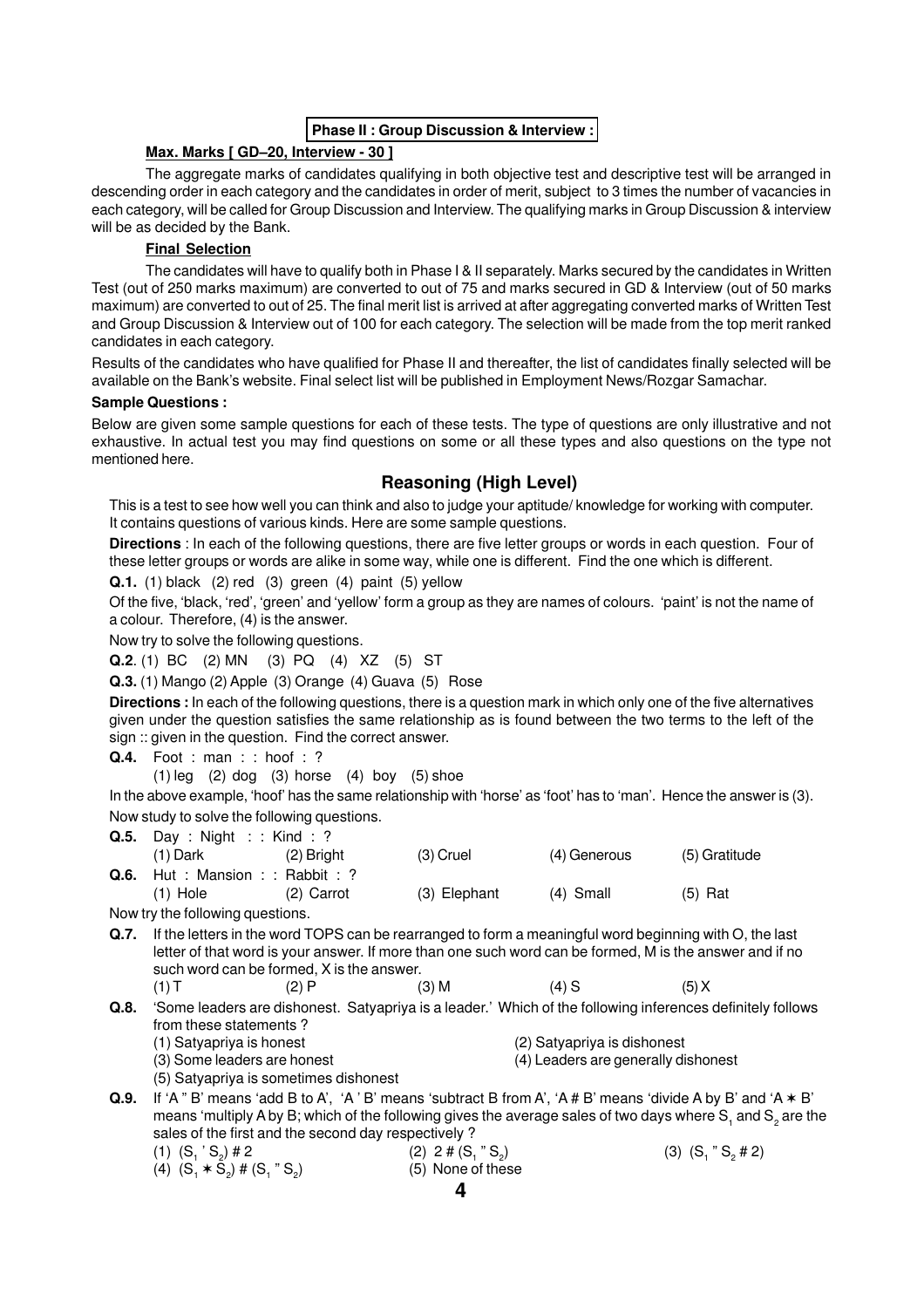- **Q.10.** Every person above eighteen years of age who is registered as a voter, can vote. To find out whether Madhu, who was born twenty years ago, can vote, which of the following further information is needed ?
	- (I) Madhu's date of birth (II) Whether Madhu is registered as a voter
		-
- - (1) Only I (2) Only II (3) Either I or II (4) Neither I nor II (5) Both I and II  $(4)$  Neither I nor II
		-
- **Q.11.** In each question below are given two statements followed by two conclusions numbered I and II. You have to take the two given statements to be true even if they seem to be at variance from commonly known facts, consider the two conclusions; together and then decide which of the given conclusions logically follows from the two given statements, disregarding commonly known facts.

| <b>Statements</b>   | I. All machines are windows. All windows are clouds. |                        |
|---------------------|------------------------------------------------------|------------------------|
| Conclusions         | I. All machines are clouds.                          |                        |
|                     | II.All clouds are machines.                          |                        |
| (1) None follows    | (2) Only I follows                                   | (3) Both I & II follow |
| (4) Only II follows | (5) Either I or II follows                           |                        |

There may also be problems in the form of figures, designs and drawings. These may be of three types viz. (1) analogies, (2) classification and (3) series.

#### **1. Analogies (I) :**

**Q.12.**

Try the following analogy type questions.

**Directions :** In these questions, there are two sets of figures. The Problem Figures and the Answer Figures. The Problem Figures are presented in two units. The first unit contains two figures and the second unit contains one figure and a question mark in place of the second figure. You have to find out which one of the Answer Figures should be in place of the question mark.



Look at the first two Problem Figures. The second figure is related to the first figure in a certain way. The elements in the second figure are double the elements in the first figure. The first figure is one square and the second figure is two squares.

The third and fourth figures should have the same relationship as the first and the second have. That means the fourth figure should be double the third figure. The third figure is a circle; so the fourth should be two circles. Answer figure 5 has two circles. Therefore, the answer is 5.

**Q.13.**



Study the first and the second figures in the first unit of the Problem Figures. The first figure is made up of three lines and the second figure is made up of four lines. That means the second figure has one line more than the first figure.

The third figure in the second unit has four lines. Therefore, the fourth figure should have five lines. You will find that figure 1 is made up of five lines. Therefore, the answer is 1.

Now attempt the following question.



#### **Analogies (II) :**

**Q.14.**

In each of the following problems a related pair of figures is followed by five numbured pairs of figures. Select the pair that has a relationship similar to that in the original pair. The best answer is to be selected from a group of fairly close choices.

Now study the following problems.

| --    | <b>Problem Figures</b>         | <b>Answer Figures</b>                 |  |  |  |  |
|-------|--------------------------------|---------------------------------------|--|--|--|--|
| Q.15. | $\overline{\phantom{a}}$<br>__ | امزهاه زماه<br>$\sim$<br>$\mathbf{B}$ |  |  |  |  |

In the problem figure, the right hand element of the figure is related to the left hand element of the figure in a certain way. The right hand element has one side more than the left hand element. The pair in the Answer figure No. 5 has the same relationship i.e. the right hand element of the figure has one side more than the left hand element of the figure. Therefore, '5' is the answer.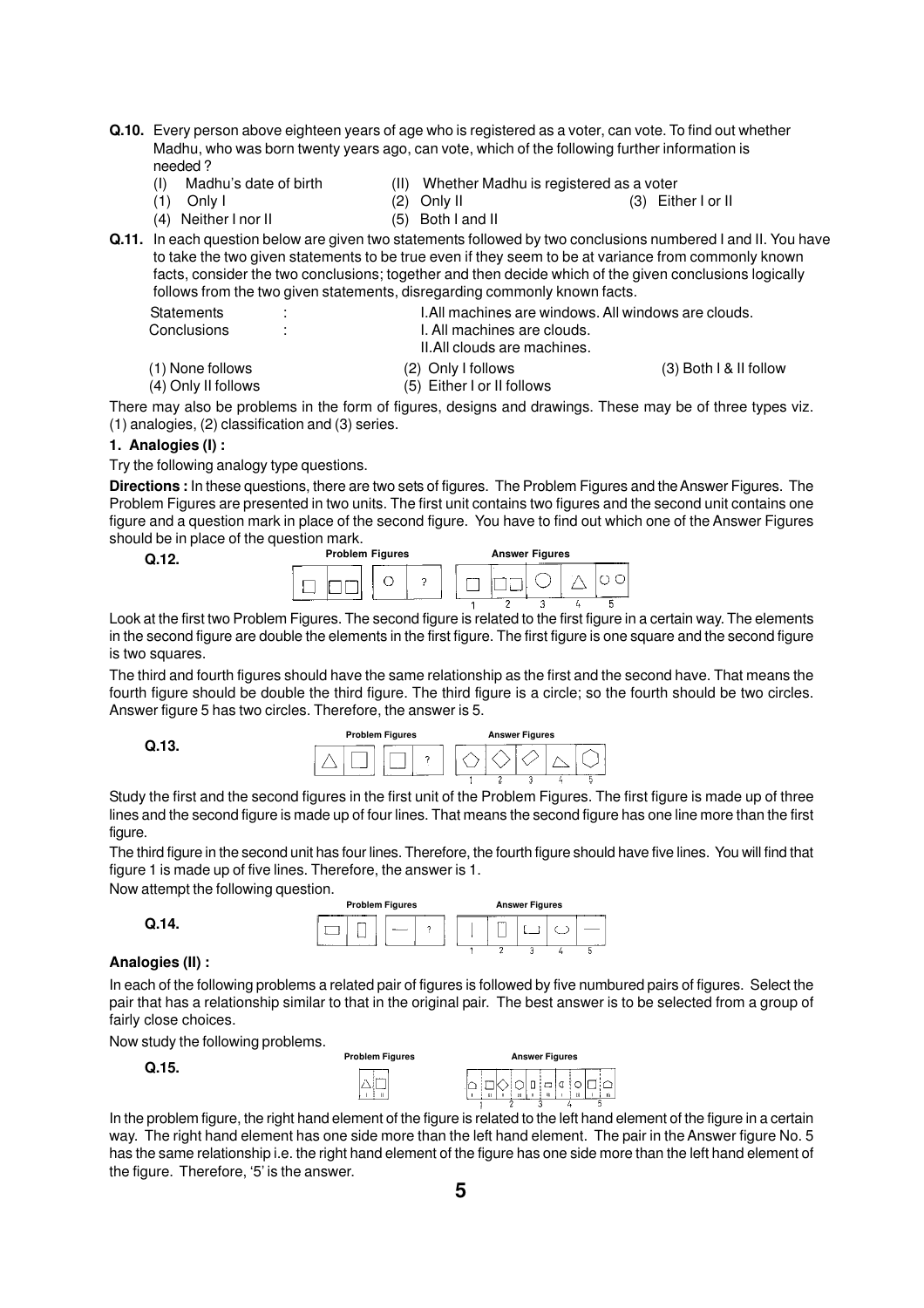**Q.16. Problem Figures Answer Figures** l۵  $\Box$ ln.  $\overline{a}$  $\circ$ 

 $\overline{\mathbf{u}}$ 

In the problem figure, the right hand element of the figure is related to the left hand element of the figure in a certain way. Both the elements are rectangles, but the right hand element is horizontal while the left hand element is vertical.

In the answer figure 2, both the elements of the figure are straight lines. The right hand element is horizontal while the left hand element is vertical. Therefore, (2) is the correct answer.

Now attempt the following question : . .<br>Problem Figures

**Q.17.**



#### **2. Classification :**

Study the following questions based on classification.

**Q.18.**



In classification, the Problem Figures themselves are also the Answer Figures. Out of the five figures, four are similar in a certain way. One figure is not like the other four. That means four figures form a group. The question is which one of the figures does not belong to this group ?

For example, look at the Q. No. 18. Of the five figures, four are straight lines whereas one is a circle. The four lines form a group. The circle does not belong to this group. Therefore, the answer is the circle which is figure 1.

**Q.19.**

| <b>Problem Figures</b> |  |  |  |  |
|------------------------|--|--|--|--|
|                        |  |  |  |  |
|                        |  |  |  |  |

Study the five figures. The first four figures form a group as they represent living beings while the fifth figure, the triangle, does not represent a living being. Therefore the answer is 5.

Now attempt the following question.

**Q.20.**

| <b>Problem Figures</b> |  |  |  |  |  |
|------------------------|--|--|--|--|--|
|                        |  |  |  |  |  |
|                        |  |  |  |  |  |

**3. Series (l)**

Study the following problems based on series.

**Q.21.**



Note that the five figures given first at the left are called Problem Figures. The five figures given next are called Answer Figures. They are indicated by numbers 1, 2, 3, 4 and 5.

The five Problem Figures make a series. That means they change from left to right in a specific order. The question is 'If the figures continue to change in the same order, what should the sixth figure be ? In the example above, as you go from left to right, you find that the line across the Problem Figures is inclining towards left.

The question is, 'if the line continues to incline further, what will be its next, i.e. sixth position ?'The answer would be it would fall further and be lying flat, ie. it will be horizontal.

Answer Figure 4 has a line lying horizontal. Therefore, the answer is 4.

**Q.22.**



Study the position of the dot in all the Problem Figures. Note that it keeps moving around the square in the clockwise directions. Where would it be next in the sixth position ? It would come back to the upper left corner. Therefore, the answer is 2.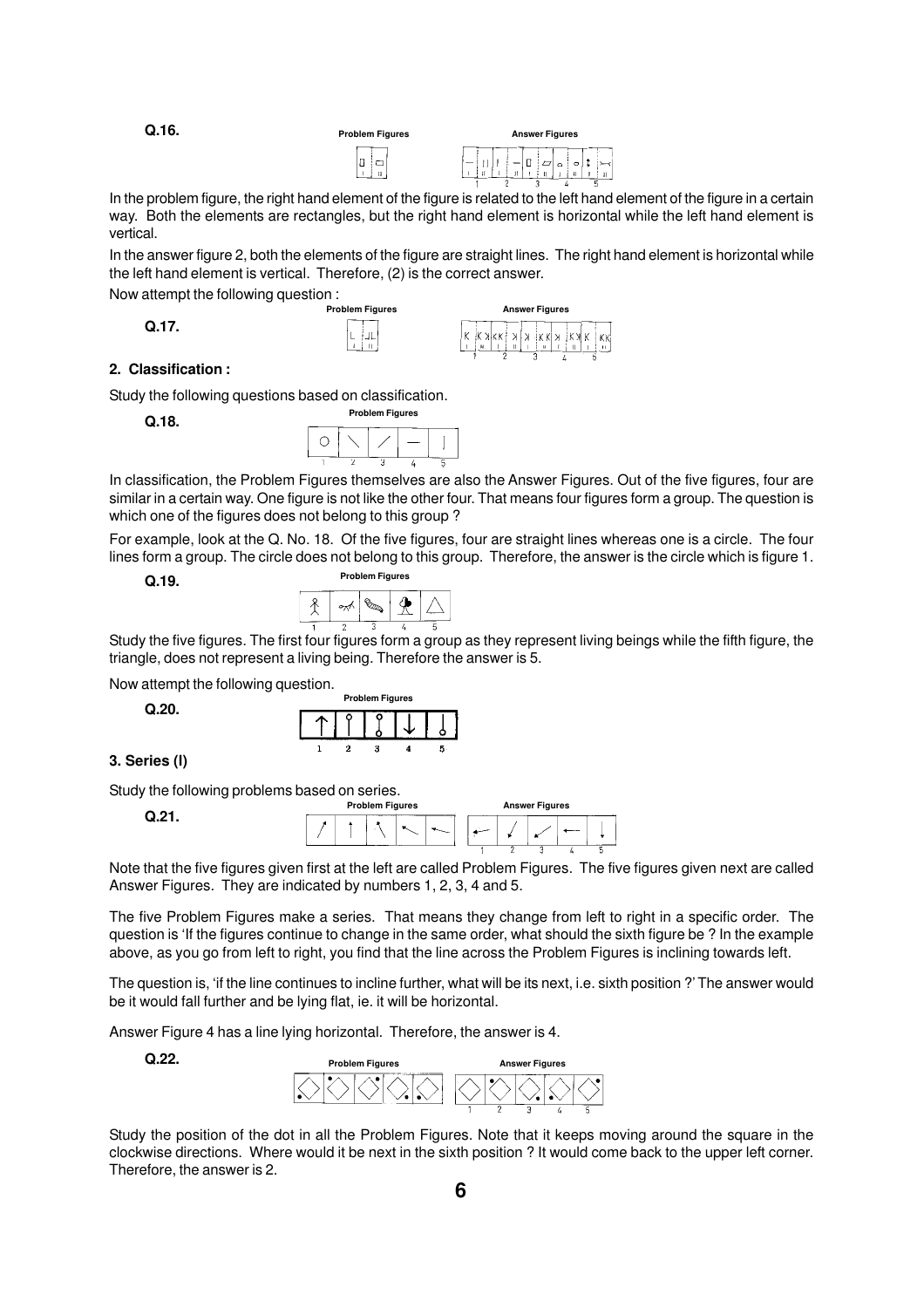Now solve the following questions.



#### **3. Series (ll)**

In each of the following problems, a series is established if the positions of the two out of five numbered figures are interchanged. The position of the first unnumbered figure remains the same. It is the beginnng of the series. The earlier of the two numbered figures whose positions are interchanged is the Answer. If it is not necessary to interchange the positions of figures to establish the series, write 5 as your answer. Remember that when the series is established, the figures change from left to right (i.e. from the unnumbered figure to the last figure), in a specific order.

Now study the following problems :

**Q.25.**



In this problem, a series is already established. It is not necessary to interchange the positions of any two numbered figures. Therefore, mark (5) as the correct Answer.

#### **Q.26.**



In this problem a series is established by interchanging the positions of figures (4) and (5). Therefore, Mark (4) as the correct Answer.

# **Data Analysis and Interpretation**

This test is designed to measure how fast and accurate you are in dealing with numbers, viz. computation, quantitative reasoning, interpretation of tables and graphs etc.

**Q.27-29.** Study the following table carefully and answer the questions given below –

| Distribution of 1000 candidates as regards their marks in written examination |  |
|-------------------------------------------------------------------------------|--|
| out of 300 and interview out of 100 in a selection examination                |  |

| Written                            |          | <b>INTERVIEW</b><br><b>MARKS</b> |       |       |       |            |  |
|------------------------------------|----------|----------------------------------|-------|-------|-------|------------|--|
| <b>Examination</b><br><b>Marks</b> | Below 30 | 30-39                            | 40-49 | 50-59 | 60-69 | 70 & above |  |
| 260 & above                        | 8        | 18                               | 26    | 18    | 26    | 4          |  |
| 210 to 259                         | 5        | 4                                | 30    | 22    | 10    | 9          |  |
| 160 to 209                         | 16       | 10                               | 45    | 56    | 18    | 9          |  |
| 110 to 159                         | 28       | 42                               | 100   | 190   | 15    | 5          |  |
| 60 to 109                          | 35       | 115                              | 20    | 8     | 7     | 5          |  |
| Below 60                           | 32       | 32                               | 20    | 4     | 6     | 2          |  |

**Q.27.** How many candidates did obtain more than 69 percent marks and above in both written examination and interview ?

(1) 22 (2) 49 (3) 13 (4) 9 (5) None of these **Q.28**. if approximately 325 candidates were to be qualified in the written examination, what should be the per-

- centage of the qualifying marks ? (1) above 20 (2) above 70 (3) above 36 (4) above 63 (5) None of these
- **Q.29.** About 42 percent of the candidates fall in which of the following ranges of the interview marks ? (1) 110-159 (2) 110 & below (3) 50 to 70 (4) 50 & above (5) None of these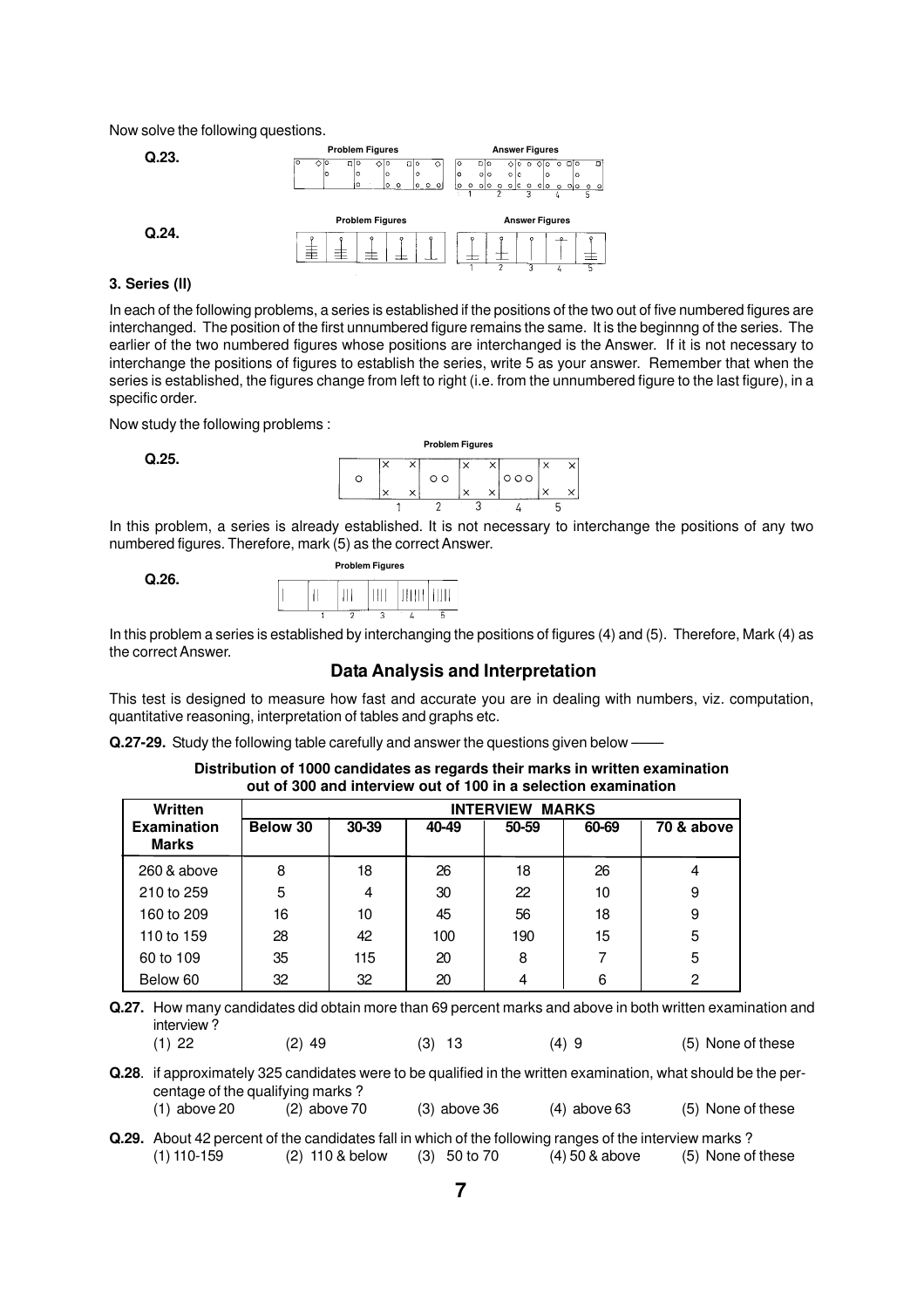Some of the questions may require arithmetical reasoning. For example :

|             | <b>Q.30.</b> At 10 paise each, how many paise will 6 lemons cost? |             |             |                   |
|-------------|-------------------------------------------------------------------|-------------|-------------|-------------------|
| $(1)$ 6     | $(2)$ 10                                                          | $(3)$ 60    | $(4)$ 610   | (5) None of these |
|             | <b>Q.31.</b> Which of the following can be exact multiple of 4?   |             |             |                   |
| $(1)$ 27114 | $(2)$ 58204                                                       | $(3)$ 48402 | $(4)$ 32286 | (5) None of these |

**Q.32.** If the profit made by selling a pen for Rs.10 is as much as its cost, what is the cost price of the pen ?<br>(1) Rs.3/- (2) Rs.5/- (3) Rs.10/- (4) Rs.20/- (5) None of these (2)  $\text{Rs.5/}-$  (3)  $\text{Rs.10/}-$  (4)  $\text{Rs.20/}-$  (5) None of these

Also, there may be some questions based on graphs and tables.

**Q.33-35. Directions :** Given below is a table showing percentages out of a total of 700 employees ranking six attributes that help promotion. Rank I is the highest. Study the table carefully and answer the questions that follow :

| Attribute    | Percent of Employees Giving Different Ranks |    |    |    |    |    |
|--------------|---------------------------------------------|----|----|----|----|----|
|              |                                             | Ш  | Ш  | IV |    | VI |
| Seniority    | 32                                          | 17 | 22 | 19 | 5  | 5  |
| Perseverance | 14                                          | 19 | 17 | 9  | 27 | 14 |
| Efficiency   | 15                                          | 19 | 21 | 14 | 14 | 17 |
| Intelligence | 10                                          | 14 | 10 | 14 | 17 | 35 |
| Honesty      | 24                                          | 17 |    | 9  | 27 | 16 |
| Sociability  | 5                                           | 14 | 23 | 35 | 10 | 13 |

**Q.33.** Which attribute for promotion has received the highest rank?

(1) Perseverance (2) Seniority (3) Honesty (4) Sociability (5) Efficiency Notice the percentage for rank I given in the table. You observe that seniority is the attribute with the highest percentage. So your answer is "Seniority", which is answer No. (2)

**Q.34.** How many employees gave rank III to intelligence?

(1) 119 (2) 98 (3) 77 (4) 70 (5) 10

Look at the intersection of the column giving percentage for rank III and the row giving percentage for intelligence. You find that 10 percent of the 700 employees have given rank III to this attribute. 10% of 700 is 70. So your answer should be (4).

**Q.35.** Which attribute is considered the least important for promotion ?

(1) Honesty (2) Intelligence (3) Perseverance (4) Efficiency (5) Sociability

Referring to the percentage for VI rank, you find that intelligence is the attribute which receives the highest percentage. In other words, a majority of people consider it as the least important and give it the last rank. Therefore your answer is (2).

#### **General Awareness, Marketing and Computers**

This test is intended to give an index of your awareness of people and events past and present in different walks of life.

- **Q.36.** To combat the menace of money laundering, which of the following financial institutions has introduced the 'Know Your Customer' Scheme ?
	- (1) IDBI (2) RBI (3) NABARD (4) SIDBI (5) None of these
- **Q.37.** Which of the following sectors contributes maximum in deciding the growth in income of the states in India ? (1) Energy (2) Tourism (3) Service (4) Transport (5) Agriculture
- **Q.38.** Which of the following is the state where the number of people living below poverty line is maximum ?<br>(1) Bihar (2) Andhra Pradesh (3) Uttar Pradesh (4) Rajasthan (5) Orissa (2) Andhra Pradesh (3) Uttar Pradesh (4) Rajasthan (5) Orissa

|                     | <b>Q.39.</b> Who is the person closely associated with operation flood programmes and was honoured by Padma |                     |
|---------------------|-------------------------------------------------------------------------------------------------------------|---------------------|
| Vibhushan recently? |                                                                                                             |                     |
| $(1)$ Dr. V. Kurien | (2) Dr. M. S. Swaminathan                                                                                   | (3) Dr. Amartya Sen |

|                              | $(1)$ $\rightarrow$ $\cdots$ $\cdots$ |                   |  |
|------------------------------|---------------------------------------|-------------------|--|
| (4) Dr. A. P. J. Abdul Kalam |                                       | (5) None of these |  |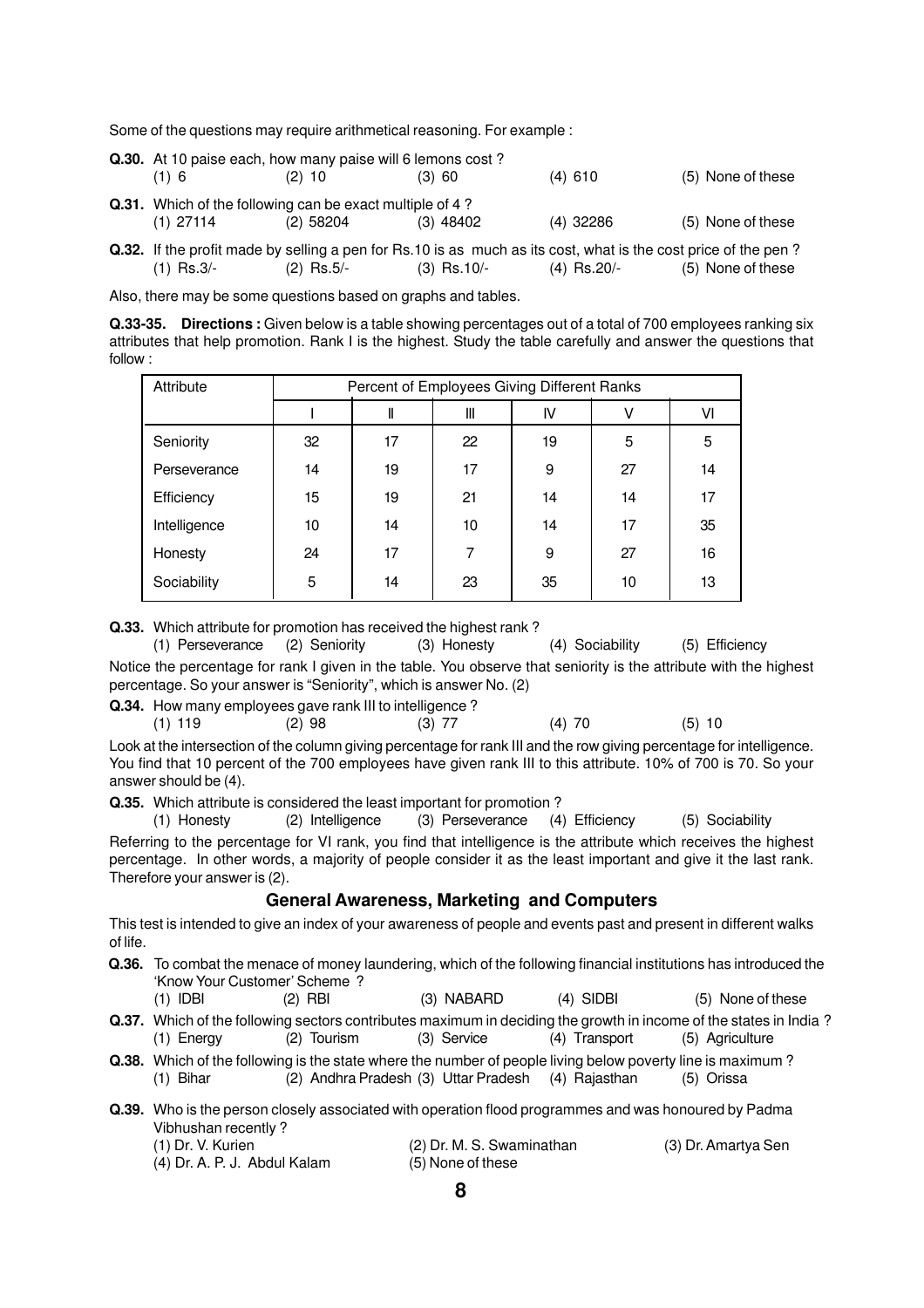|         | (1) Cultural and Social factors                                                                                                | Q.40. Which of the following factors influences buyer's behaviour?                                                                                                                                                                                                          |          |                                             | (2) Economical and external factors |                                                                    |
|---------|--------------------------------------------------------------------------------------------------------------------------------|-----------------------------------------------------------------------------------------------------------------------------------------------------------------------------------------------------------------------------------------------------------------------------|----------|---------------------------------------------|-------------------------------------|--------------------------------------------------------------------|
|         |                                                                                                                                | (3) Personal and Psychological factors (4) both (1) & (2)                                                                                                                                                                                                                   |          |                                             |                                     | $(5)$ both $(1)$ & $(3)$                                           |
|         | (1) Better Customer Service                                                                                                    | Q.41. Marketing for promotion of business in Banks involves :                                                                                                                                                                                                               |          | (2) Customer need identification            |                                     |                                                                    |
|         | (3) Customised products                                                                                                        |                                                                                                                                                                                                                                                                             |          | $(4)$ both $(1)$ & $(3)$                    |                                     | $(5)$ All $(1)$ , $(2)$ & $(3)$ .                                  |
|         | $(1)$ 00100                                                                                                                    | Q.42. 1010, 0101, 1100, 0011, 11100 - what is next?<br>$(2)$ 00111                                                                                                                                                                                                          |          | $(3)$ 11100                                 | $(4)$ 10111                         | $(5)$ 01010                                                        |
|         | Q.43. The function of CPU is -<br>(1) to provide external storage of text<br>(3) to create a new software<br>(5) none of these |                                                                                                                                                                                                                                                                             |          | (2) to create a hard copy                   |                                     | (4) to read, interpret and process the information and instruction |
|         | Q.44. Pick the odd man out.<br>(1) Monitor                                                                                     | (2) Keyboard                                                                                                                                                                                                                                                                |          | (3) Floppy drive                            | (4) Windows                         | (5) Hard-disk drive                                                |
|         | Q.45. The full form of LAN is -<br>(1) Local Access Network<br>(4) Local Area Node                                             |                                                                                                                                                                                                                                                                             |          | (2) Local Area Network<br>(5) None of these |                                     | (3) Long Area Node                                                 |
|         |                                                                                                                                |                                                                                                                                                                                                                                                                             |          | <b>English Language</b>                     |                                     |                                                                    |
|         |                                                                                                                                | This is a test to see how well you know English. Your English language ability would be tested through questions<br>on grammar, vocabulary, sentence completion, synonyms, antonyms, comprehension of a passage, etc. Study<br>and answer the sample questions given below: |          |                                             |                                     |                                                                    |
|         | it meaningfully.                                                                                                               | Directions : Pick out the most appropriate word from amongst the words given below each sentence to complete                                                                                                                                                                |          |                                             |                                     |                                                                    |
|         | $(1)$ at                                                                                                                       | Q.46. He quickly glanced  the book to find what it said about the Indian economy.<br>(2) through                                                                                                                                                                            | $(3)$ in |                                             | $(4)$ to                            | $(5)$ over                                                         |
|         |                                                                                                                                | The correct answer is "through" which is answer No. 2.                                                                                                                                                                                                                      |          |                                             |                                     |                                                                    |
|         | $(1)$ enact                                                                                                                    | $(2)$ enforce                                                                                                                                                                                                                                                               |          | (3) cancel                                  | (4) strike                          | (5) declare                                                        |
|         | (1) explained                                                                                                                  | Q.48. The local official  the Minister of the situation.<br>(2) warned                                                                                                                                                                                                      |          | (3) apprised                                | $(4)$ told                          | (5) intimated                                                      |
| is (5). |                                                                                                                                | Directions: Read each sentence to find out whether there is any grammatical error in it. The error, if any, will be<br>in one part of the sentence. The number of that part of the sentence is your answer. If there is no error, the answer                                |          |                                             |                                     |                                                                    |
|         | (1)                                                                                                                            | Q.49. I am twenty / two years old / when I first / joined the bank.<br>(2)<br>(3)                                                                                                                                                                                           |          | (4)                                         |                                     | No error<br>(5)                                                    |
|         | The error is in (1). Therefore the answer is '1'.                                                                              |                                                                                                                                                                                                                                                                             |          |                                             |                                     |                                                                    |
|         | (1)                                                                                                                            | <b>Q.50.</b> To the Hindus / the Ganga is / holier than / any other river.<br>(3)<br>(2)                                                                                                                                                                                    |          | (4)                                         |                                     | No error<br>(5)                                                    |
|         |                                                                                                                                | In this question, there is no error; therefore the right answer to this question is '5'.                                                                                                                                                                                    |          |                                             |                                     |                                                                    |
|         | (1)                                                                                                                            | <b>Q.51.</b> Of all the teachers / in our school / our class teacher / were very strict.<br>(2)                                                                                                                                                                             |          | (3)                                         | (4)                                 | No error<br>(5)                                                    |
|         | meaning to the word given in capitals.                                                                                         | Directions : In each of the following questions, select from amongst the five alternatives, the word nearest in                                                                                                                                                             |          |                                             |                                     |                                                                    |
|         | Q.52. LETHAL<br>$(1)$ light                                                                                                    | (2) dangerous                                                                                                                                                                                                                                                               |          | (3) deadly                                  | $(4)$ cruel                         | (5) thoughtless                                                    |
|         | Q.53. CENTENARY<br>$(1)$ a guard                                                                                               | (2) a hundred years                                                                                                                                                                                                                                                         |          |                                             |                                     | (3) a very old man (4) hundred runs (5) hundredth anniversary      |
|         | Q.54. TRIUMPH<br>(1) conquer                                                                                                   | (2) smash                                                                                                                                                                                                                                                                   |          | $(3)$ earn                                  | $(4)$ brave                         | (5) capture                                                        |

**9**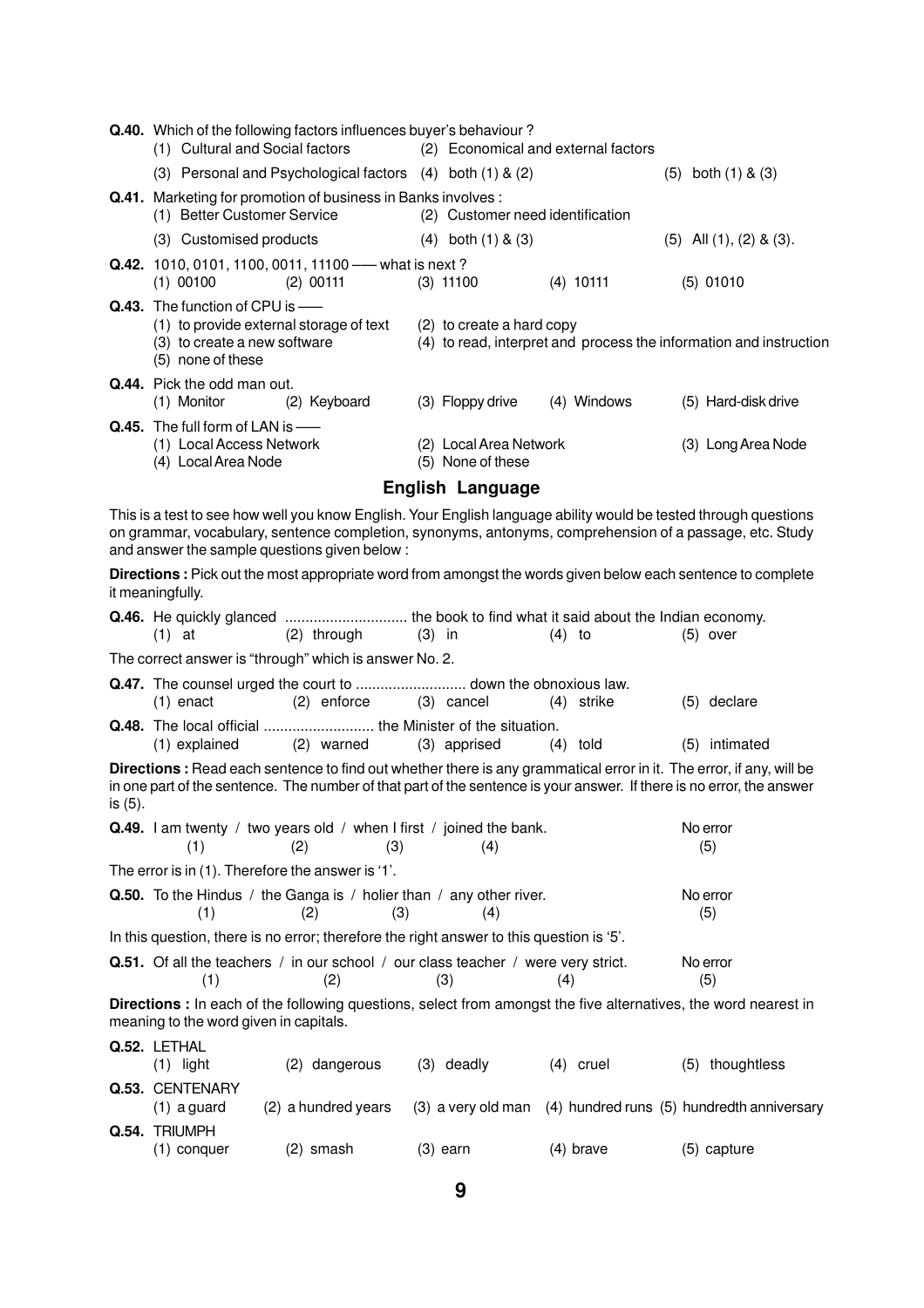**Directions :** In each of the following questions, select from amongst the five alternatives, the word most opposite in meaning of the word given in capitals.

| Q.55. LIVELY                      |     |               |                |                 |     |             |
|-----------------------------------|-----|---------------|----------------|-----------------|-----|-------------|
| (1) simple                        | (2) | weak          | (3) dull       | $(4)$ angry     |     | $(5)$ moron |
| Q.56. INADVERTENT<br>(1) adequate |     | (2) available | $(3)$ sluggish | (4) negligent   | (5) | intentional |
| Q.57. INEPT<br>(1)<br>accurate    |     | (2) skilful   | (3) sensible   | artistic<br>(4) |     | $(5)$ apt   |

In addition, there will be questions based on passage, to test your comprehension.

The correct answers to all these questions have been provided ahead.

Now mark your answers to all the questions given so far in this booklet on the specimen answersheet given below, so that you have practice in answering such tests.

The first four answers have been marked for you.

| $1\ \ 0\ \ 0\ \ 0\ \ \bullet\ \ \ 0$                        | 13 ① ② ③ ④ ⑤                                                              | 25 ① ② ③ ④ ⑤                                 | <b>37 ① ② ③ ④ ⑤ 49 ② ③ ③ ④⑤</b>                                                              |
|-------------------------------------------------------------|---------------------------------------------------------------------------|----------------------------------------------|----------------------------------------------------------------------------------------------|
| $2^\circ$ $\bullet$ $\bullet$ $\bullet$ $\bullet$ $\bullet$ | 14 ① ② ③ ④ ⑤                                                              | 26 ① ② ③ ④ ⑤                                 |                                                                                              |
|                                                             | <b>15 ① ② ③ ④ ③</b>                                                       | $27$ ① ② ③ ④ ③                               | 39 ① ② ③ ④ ⑤ 51 ① ② ③ ④ ③                                                                    |
| $4\circledcirc$ $\bullet$ $\circledcirc$ $\circledcirc$     | 16 ① ② ③ ④ ③                                                              | 28 ① ② ③ ④ ⑤                                 | 40 0 0 0 0 0 52 0 0 0 0 0 0                                                                  |
| <u> 5 ① ② ③ ④ ⑤</u>                                         | $17 \oplus \textcircled{2} \oplus \textcircled{3} \oplus \textcircled{5}$ | 29 ① ② ③ ④ ③                                 | $41$ $\odot$ $\odot$ $\odot$ $\odot$ $\odot$ $\odot$ $\odot$ $\odot$ $\odot$ $\odot$ $\odot$ |
| <u>ေပေတလစစ</u>                                              | 18 ① ② ③ ④ ⑤                                                              | 30 ① ② ③ ④ ⑤                                 |                                                                                              |
|                                                             | <u> 19 ① ② ③ ④ ⑤</u>                                                      | $31$ $\odot$ $\odot$ $\odot$ $\odot$ $\odot$ | 43 1 0 0 0 0 0 5 5 0 0 0 0 0 0 0                                                             |
| 8 ග@ ග ග ග <b>0</b>                                         | 20 ① ② ③ ④ ③                                                              | 32 1 1 2 3 4 5 6                             |                                                                                              |
| 9.00000                                                     | 21 ① ② ③ ④ ⑤                                                              | 33 ① ② ③ ④ ③                                 |                                                                                              |
| <u>10 ① ② ③ ④ ⑤</u>                                         | 22 ① ② ③ ④ ⑤                                                              | $34$ ① ② ③ ④ ③                               | 46 ① ② ③ ④ ⑤                                                                                 |
| $11$ ① ② ③ ④ ③                                              | 23 1 1 2 1 3 4 1 5 1                                                      | 35 ① ② ③ ④ ⑤                                 | $47$ ① ② ③ ④ ③                                                                               |
| 12 ① ② ③ ④ ⑤                                                | $34$ $\odot$ $\odot$ $\odot$ $\odot$ $\odot$                              | 36 ① ② ③ ④ ⑤                                 | 48 ① ② ③ ④ ⑤                                                                                 |
|                                                             |                                                                           |                                              |                                                                                              |

The correct answers to all these questions are as follows –

| Questions | <b>Answers</b> | Questions | <b>Answers</b> | Questions | <b>Answers</b> | Questions | <b>Answers</b> | Questions | <b>Answers</b> |
|-----------|----------------|-----------|----------------|-----------|----------------|-----------|----------------|-----------|----------------|
|           |                |           |                |           |                |           |                |           |                |
|           | 4              | 13        |                | 25        | 5              | 37        | 3              | 49        |                |
|           |                | 14        |                | 26        | 4              | 38        |                | 50        |                |
|           | 5.             | 15        | 5              | 27        | 3              | 39        |                | 51        |                |
|           | 3              | 16        | 2              | 28        | 5              | 40        | 5              | 52        |                |
| 5         | 3              | 17        | 4              | 29        | 4              | 41        | 5              | 53        |                |
|           | 3              | 18        |                | 30        | 3              | 42        |                | 54        |                |
|           |                | 19        | h              | 31        | 2              | 43        |                | 55        |                |
|           | 3              | 20        | 3              | 32        | 2              | 44        |                | 56        | 5              |
| 9         | 5              | 21        | 4              | 33        | $\overline{2}$ | 45        | $\overline{2}$ | 57        |                |
| 10        |                | 22        | っ              | 34        | 2              | 46        | 2              |           |                |
| 11        | 2              | 23        |                | 35        | $\overline{2}$ | 47        |                |           |                |
| 12        | 5.             | 24        |                | 36        |                | 48        | 3              |           |                |

#### **HOW TO SHOW YOUR ANSWERS TO OBJECTIVE TYPE QUESTIONS :**

Each question is followed by answers which are numbered 1, 2, 3, 4 and 5. Select the most appropriate answer. Then by using HB Pencil, blacken the oval bearing the correct answer against the serial number of the question. Please note that the oval should be dark enough and should be filled in completely. For example, if the answer to Question Number 2 is answer number 5, it is to be shown as follows.

**Q.2.**  $00000$ 

#### **HOW TO CHANGE YOUR ANSWER :**

If you wish to change your answer, ERASE COMPLETELY the already darkened oval by using good quality eraser and then blacken the new oval bearing your revised answer number.

While changing the answer, erasing the earlier answer completely is extremely essential. If it is not erased completely, smudges will be left on the erased oval as shown below and the question will be read as having two answers. Therefore, no marks will be given.

#### **Q.3.** ①  $\circledcirc$   $\circledcirc$   $\circledcirc$

(Smudge left in oval No.3 due to bad erasure and the fresh answer in oval No.4 will be read as two answers 3 & 4, and therefore no credit will be given even if the answer No.4 happens to be the correct answer).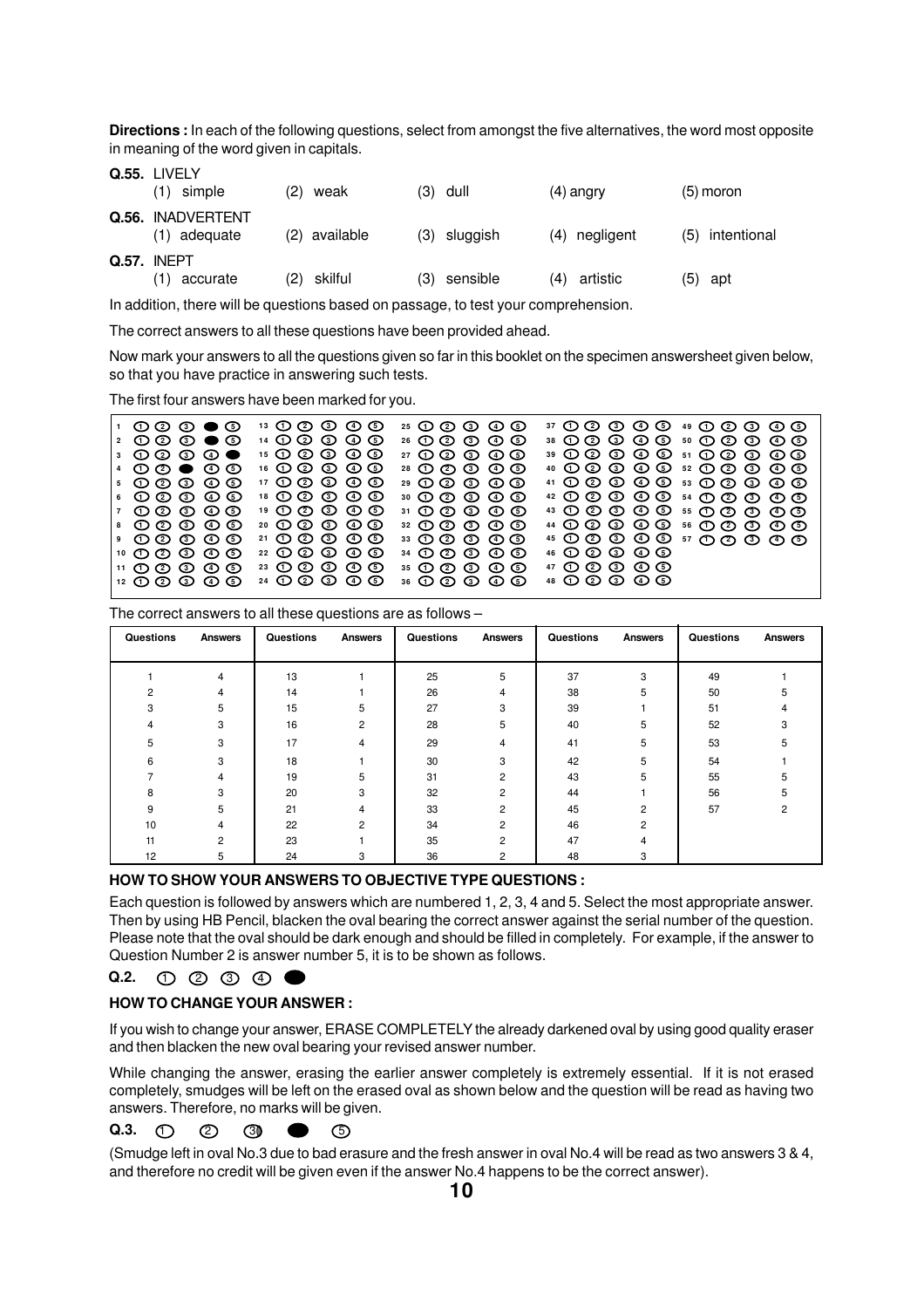#### **VERY IMPORTANT :**

Please note that you SHOULD NOT USE an H, 2H / HH, 3H type Pencil. The marks made by such hard pencil will be too light and will not be read by the computerised machine. Similarly you should **NOT** use too soft pencils like B/BB/2B etc.

# **HOW TO FILL IN YOUR BIODATA INFORMATION ON THE ANSWERSHEET :**

#### **Important**

- (1) The information is to be filled in by you in boxes 1-10 and 12-26 on Side 1 and in box 27 on Side 2 of the answersheet.
- (2) You have to fill in information **in boxes 1-10** by using **ball point pen**.
- (3) Information in boxes 12-26 on side 1 and 27 on side 2 is to be filled up by using **HB pencil only.**

How to fill in the information is explained with the help of an example given below : (Filled in Side 1 of the Specimen Answersheet is also enclosed).

REMEMBER this is ONLY an example for your guidance. You have to fill up YOUR OWN information on your answersheet.

| Name of the Candidate                |    | : SANTOSH MORE      |
|--------------------------------------|----|---------------------|
| Session of Exam                      |    | 8.00 a.m.           |
| Organization                         | ÷. | State Bank of India |
| Roll No. of the Candidate            |    | : 7910000055        |
| Registration No.<br>of the candidate |    | 4440007392          |
| Centre for Examination               | ÷. | Mumbai              |
| Category                             | ٠. | General             |
| Date of Birth                        |    | : 19.09.1990        |
| Sex                                  | ÷  | Male                |
| Religion                             | ٠. | Hindu               |
|                                      |    |                     |

# **Qualifications :**

| Exam. Passed ' | Place of School/College | Board/University  | Percentage of marks | Medium of Instruction |
|----------------|-------------------------|-------------------|---------------------|-----------------------|
| S.S.C.         | <b>Metropolis</b>       | C.B.S.E.          | 75                  | English               |
| H.S.C.         | Metropolis              | C.B.S.E.          | 70                  | English               |
| B.Com.         | <b>Metropolis</b>       | Mumbai University | 73                  | English               |

Annual Family Income : ₹4,25,000

Parental Education **:** Father – Graduate Mother – Graduate

Now please refer to the enclosed Specimen Answersheet while reading the following description.

#### **Side 1**

Full Name of the Candidate (Box No. 1) : You have to write in capitals your full name in English. See how the candidate has written her name in the space provided by using ball-point pen.

**Other information (Box No. 2 to 6) :** You will find that the information asked for in the boxes from 2 to 6 can be filled in easily. Fill in this information by using ball-point pen.

**Test Booklet Serial Number, Test Battery Number and Test Form Number (Information required in Boxes 7-9) :** Test Booklet Serial Number, Test battery Number and Test Form Number (information required in Boxes 7-9) are printed on the test booklet. You have to copy these numbers using ball point pen from the test booklet on the answersheet which you will receive at the time of examination.

**Candidate's Signature (Box No. 10) : Please put your signature using ball point pen.**

# **USE HB PENCIL FROM BOX NO. 12 ONWARDS**

**Candidate's Name (Box No. 12) :** There is a row of 10 boxes for writing the name. Just below each box you will find a column of 26 ovals each containing a English letter of the alphabet. The top oval in each contains a letter 'A' whereas the last oval bears 'Z'. See how the candidate has written her name in capitals by entering one letter in each box using HB pencil, and has blackened the appropriate oval under each box. Please note that the candidate has left one box and respective column of ovals blank between two parts of her name. **If your name contains more letters write only the first letters which you can accommodate in the Boxes provided.**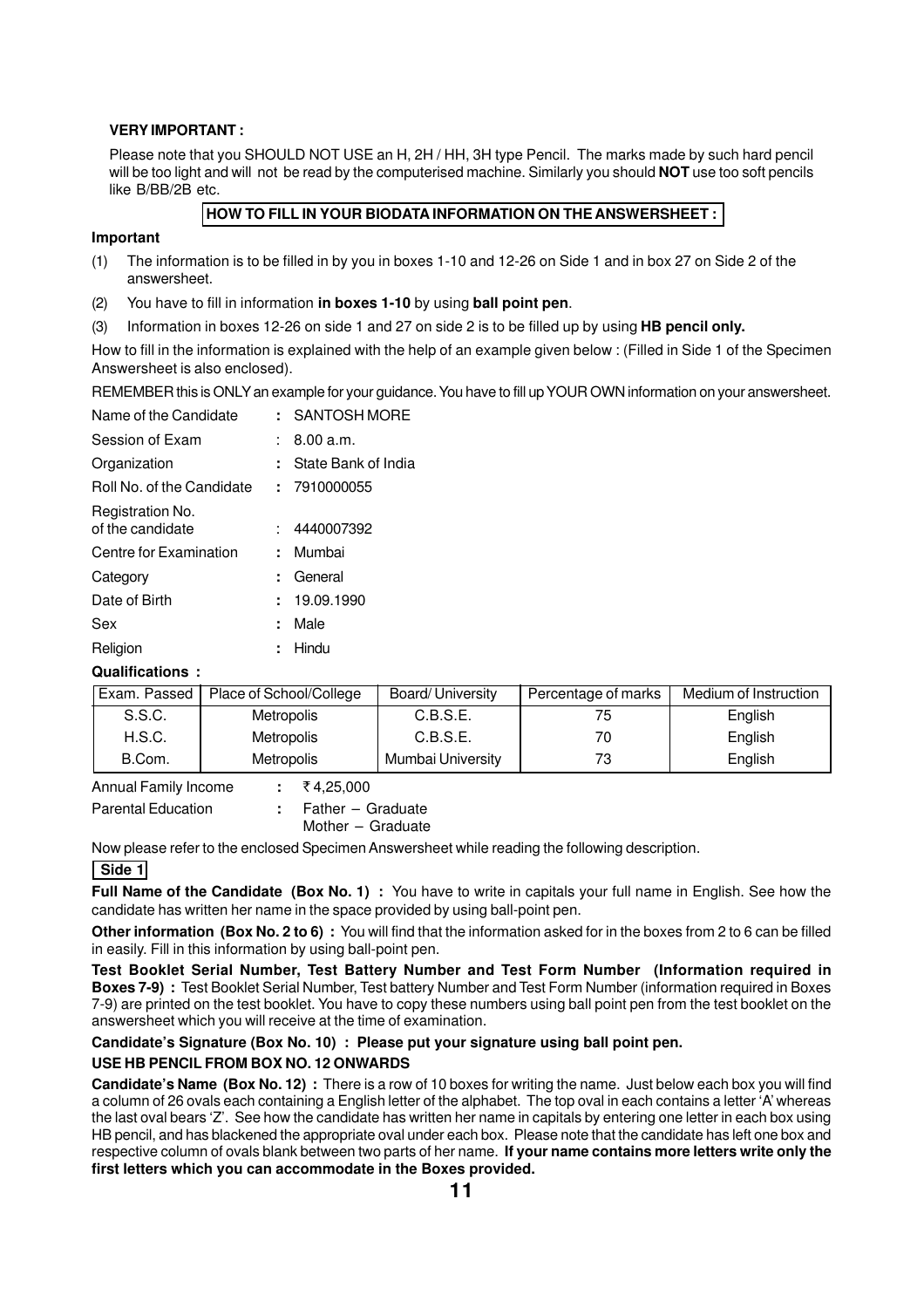**Candidate's Roll Number (Box No. 13) :** You will be assigned a 10 digit Roll Number. There is a row of 10 boxes provided to write the Roll Number. Just below each box there are 10 ovals numbered from 1 to 9 and 0. See how the candidate has written her Roll Number in the boxes, entering one digit in each box by using HB pencil and has blackened the appropriate oval under each box. You have to write your Roll Number on the test booklet also in the space provided for it.

**Test Form No. (Box No. 14) :** You will have to write the test form number (3 digits) under item 14. Write each of the digits in the boxes provided and blacken the appropriate ovals by HB pencil.

**Candidate's Registration No (Box No. 15) :** At the time of online registration you were assigned a 10 digit Regisration Number which has also been mentioned on the call letter. There is a row of 10 boxes provided to write the Registration Number. Just below each box there are 10 ovals numbered from 1 to 9 and 0. See how the candidate has written his Registration Number in the boxes, entering one digit in each box by using HB pencil and has blackened the appropriate oval under each box.

**Version of the Test Used (Box No.16) :** Tests of Reasoning Ability (High Level), Data Analysis and Interpretation, General Awareness/Marketing/Computers are printed both in **Hindi and English.** You have a choice of referring to the tests in either of the languages. Indicate in the box if the language to which you are referring is Hindi.

**Date of Birth (Box No. 18) :** Date of birth of this candidate is 19.09.1990. See how the candidate has entered the date, month and the year in the boxes and darkened the appropriate ovals correctly. If the date or the month happens to be single digit you should indicate this by prefixing 'zero'.

**Discipline Faculty (Box No. 19) :** Under 'discipline' the candidate has to mark his/her Faculty of Study. viz. Arts, Science, Commerce, Engineering and Technology or Management. If the faculty studied by you is other than these, then indicate as 'others'. The candidate in our example has studied 'Commerce' at both the levels, viz. HSC and Degree.

**Medium of Instruction (Box No. 20) :** In this box, the information about medium of instruction at various levels of study, viz. SSC, (X Std.), HSC (XII Std.), Graduation (DEGREE) and Post Graduation (PG) is to be indicated. The language codes are given below **:**

| Code | Language | Code | Language   | Code | Language | Code | Language |
|------|----------|------|------------|------|----------|------|----------|
| 11   | Assamese | 15   | Hindi      | 19   | Marathi  | 23   | Sindhi   |
| 12   | Bengali  | 16   | Kannada    | 20   | Oriya    | 24   | Tamil    |
| 13   | English  | 17   | l Kashmiri | 21   | Punjabi  | 25   | Telugu   |
| 14   | Gujarati | 18   | Malayalam  | 22   | Sanskrit | 26   | Urdu     |
|      |          |      |            |      |          | 27   | Other    |

The candidate in our example has studied in English Medium from SSC onwards upto Graduation. Therefore, he has written Code 13 under SSC, HSC and Degree. Also he has blackened the appropriate ovals in the column below each box.

**Percentage of Marks (Box No. 21) :** In this box percentage of marks obtained at each level of examination (rounded off to two digits) is to be indicated. For each level of examination, two boxes for writing two digits have been provided. Under each boxed space, 10 ovals ranging from 1 to 9 & 0 have been provided for blackening the appropriate oval. In case grades are given by an examining agency, convert the same into equivalent percentages and indicate as above.

**Place of School/College (Box No. 22)** : In this box, the candidate has to indicate, by blackening the appropriate oval, her/his place of study (Village, Tehsil, District, State Capital, Metropolis) for each level of examination (SSC, HSC, Degree, PG).

**Annual Family Income (Box No. 23) :** See how the candidate has blackened the appropriate oval indicating his family income.

**Parental Education (Box No. 24) :** In this box the column 1 indicates level of education, column 2 and 3 are for indicating father's and mother's education respectively. Note how the candidate has blackened the respective ovals using **HB Pencil.**

**Religion (Box No. 25)**: In this box indicate your religion by darkening the appropriate oval using HB pencil. See in the specimen answersheet, how the candidate has darkened the respective oval.

**Sex (Box No. 26) :** See how the candidate has blackened the appropriate oval using **HB Pencil.**

 **Side 2 :**

**Roll Number (Box No. 27) :** You should write your Roll Number by HB pencil in this box at the left hand bottom corner of Side 2 of the answersheet.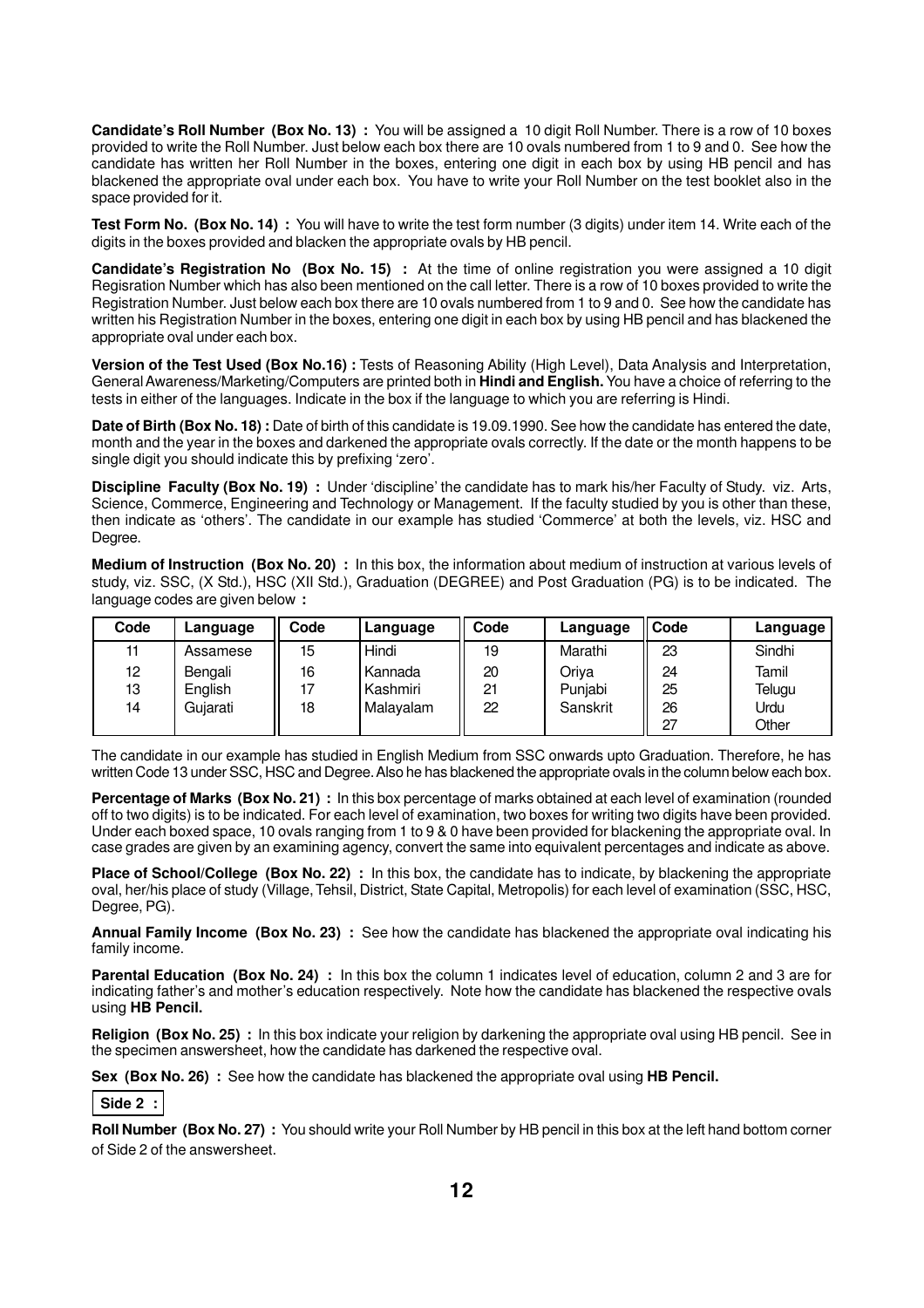| उत्तर पत्र -- आई.बी.पी.एस.--2                                                                                                                                               | In the boxes 1 to 10 below enter all the information by ball point pen and from 12 onwards by HB pencil only.<br>बुलावा फत्र के अनुसार परीक्षार्थी का नाम अंग्रेजी के बड़े अक्षरों में / Candidate's name in English in CAPITAL letters (as it appears in the Call-letter) |                                                                   |                                                                                                                                                                                           |                              |
|-----------------------------------------------------------------------------------------------------------------------------------------------------------------------------|----------------------------------------------------------------------------------------------------------------------------------------------------------------------------------------------------------------------------------------------------------------------------|-------------------------------------------------------------------|-------------------------------------------------------------------------------------------------------------------------------------------------------------------------------------------|------------------------------|
| <b>ANSWER SHEET - IBPS-2</b><br>AIN<br>पुष्ठ--1 SIDE-1                                                                                                                      | 0<br>l Si<br>RIE<br>M<br>т<br>н<br>ο                                                                                                                                                                                                                                       |                                                                   |                                                                                                                                                                                           |                              |
| 2. परीक्षा दिनांक DATE OF EXAM                                                                                                                                              | 3. परीक्षा सत्र SESSION OF EXAM                                                                                                                                                                                                                                            | 4. परीक्षा केन्द्र CENTRE OF EXAM                                 | 5. परीक्षार्थी क्रमांक ROLL NUMBER                                                                                                                                                        |                              |
|                                                                                                                                                                             |                                                                                                                                                                                                                                                                            |                                                                   | (यथा बुलावा पत्र पर मुद्रित AS PRINTED ON CALL LETTER)<br> o o o 0 5 5<br>9<br>οl                                                                                                         |                              |
| 28.04.2013<br>6. पंजीकरण क्र. REGISTRATION NUMBER                                                                                                                           | 8.00 a·m.<br>7. प्रश्नपुस्तिका अनुक्रमांक                                                                                                                                                                                                                                  | MUMBAI<br>8. प्रश्नमालिका क्रमांक                                 | 7<br>9. प्ररुप क्रमांक                                                                                                                                                                    |                              |
| (यथा बलाय पत्र पर मुद्रित AS PRINTED ON CALL LETTER)                                                                                                                        | TEST BOOKLET SERIAL NUMBER                                                                                                                                                                                                                                                 | <b>TEST BATTERY NUMBER</b>                                        | TEST FORM NUMBER                                                                                                                                                                          |                              |
| 444<br>73<br>O<br>0<br>2<br>9                                                                                                                                               | ★                                                                                                                                                                                                                                                                          | -∗                                                                | ₩                                                                                                                                                                                         |                              |
| उत्तर देने की पद्धति<br>METHOD OF MARKING ANSWER                                                                                                                            | केवल कार्यालय उपयोग हेतु<br>FOR OFFICE USE ONLY                                                                                                                                                                                                                            | 10. परीक्षार्थी के हस्ताक्षर<br>CANDIDATE'S SIGNATURE             | 11. पर्यवेक्षक के हस्ताक्षर<br>INVIGILATOR'S SIGNATURE                                                                                                                                    |                              |
| $\circled{2}$<br>$_{\odot}$<br>⊙<br>♋                                                                                                                                       |                                                                                                                                                                                                                                                                            | Santorhi                                                          |                                                                                                                                                                                           |                              |
| परीक्षार्थियों के लिये अनुवेश :                                                                                                                                             |                                                                                                                                                                                                                                                                            | INSTRUCTIONS TO THE CANDIDATES :                                  |                                                                                                                                                                                           |                              |
| 1. नीचे दिये गये तथा पृष्ठ 2 पर स्थित सभी खानों में HB प्रेन्सिल से ही अंकन करता है।<br>2. आपका अंकन इतना गढ़रा होना चाहिये. कि जिससे अंडाकृति के भीतर का अक्षर / अंक दिख न |                                                                                                                                                                                                                                                                            |                                                                   | 1. All entries in the boxes below and on Side 2 must be made by HB pencil only.<br>2. Marks should be dark and fill the over completely so that the letter I number inside the oval       |                              |
| पाये।<br>3. यदि आप अपना परीक्षार्थी क्रमांक, प्ररुप क्रमांक, पंजीकरण क्र. नहीं लिखते हैं तथा 13, 14 और 15                                                                   |                                                                                                                                                                                                                                                                            | is not visible.                                                   | 3. If you do not write your Roll Number, Test Form Number and Registration Number and also<br>In do not darken the ovals correctly in the boxes 13, 14 and 15 your answersheet may not be |                              |
| क्रमांक के खानों में ठीक दम से पेन्सिल से अंकन नहीं करते हैं तो आपका उत्तर पत्र जांचा नहीं<br>जा सकता है।                                                                   |                                                                                                                                                                                                                                                                            | assessed.                                                         |                                                                                                                                                                                           |                              |
| 12. परीक्षार्थी का नाम : खाना क्र. 1 के<br>पहले दस अक्षर /CANDIDATE'S NAME                                                                                                  | 13. परीक्षार्थी क्रमांक<br><b>CANDIDATE'S ROLL NUMBER</b>                                                                                                                                                                                                                  | 14. प्रस्थ क्र.<br>TEST<br>(ययावलाचापत्र पामुद्रित                | 16. हिन्दी<br>15. पंजीकरण क्र. REGISTRATION NUMBER<br><b>HIND1</b>                                                                                                                        | 17.                          |
| FIRST TEN LETTERS OF BOX NO. 1                                                                                                                                              | (यथा बुलावा पत्र पर मुद्रित AS PRINTED ON CALL LETTER)                                                                                                                                                                                                                     | FORM<br>AS PRINTED ON CALL LETTER)<br>NO.                         |                                                                                                                                                                                           | OFFICE<br><b>USE</b>         |
| AIN<br>T O<br>S<br>н<br>Mi<br>O                                                                                                                                             | 9 1<br>0<br> 0 0 0 0 5 5                                                                                                                                                                                                                                                   | $\star$<br>$\sigma$ $\sigma$ $\circ$                              | 912<br>71<br>⊙                                                                                                                                                                            | ONLY                         |
| <b>മ●മ@@@@@@</b> @                                                                                                                                                          | ©©©©©©©©<br>のののののののののの                                                                                                                                                                                                                                                     | തമ<br>මබිමි<br>000000000                                          | 0000000000<br>መ                                                                                                                                                                           | ⊙                            |
| ®®®®®®®®®<br>©©©©©©©©©                                                                                                                                                      | GO GO GO GO GO GO<br>⊕⊕⊕⊕⊕⊕⊕⊕⊕⊕                                                                                                                                                                                                                                            | ගගග<br>©©©                                                        | ©©©©©©©©©©<br>⊕<br>0000000                                                                                                                                                                |                              |
| ©©®®®©©©©©<br>OOOOOOOOO                                                                                                                                                     | 90090000<br>©©©©©©©©©©                                                                                                                                                                                                                                                     | ගගග<br>௵                                                          | ©©©©©©©©©<br>®®®®®®®®®<br>∞                                                                                                                                                               |                              |
| DDDDDDDDD<br>©©©©©©©©©©                                                                                                                                                     | <i>© © © © © © © © ©</i><br>©©©©©©©©©©                                                                                                                                                                                                                                     | ののの<br>ை®                                                         | ©©©©©©®©©©<br>®®®®®®®®®<br>∞                                                                                                                                                              |                              |
| ®®®®®●®®®<br>0000000000                                                                                                                                                     | ${\mathbf 0} \bullet$ ©©©©©©<br><b>◎◎◎●●●●●</b> ◎◎                                                                                                                                                                                                                         | ののの<br>಄಄಄                                                        | $\mathfrak{O}\mathfrak{O}\mathfrak{O}\mathfrak{O}\mathfrak{O}\mathfrak{O}\mathfrak{O}$<br>ത<br><b>◎◎◎●●●◎◎◎</b> ◎                                                                         | 999999999                    |
| 0000000000<br>©©©©©©©©©©                                                                                                                                                    | 18. जन्म दिनाक                                                                                                                                                                                                                                                             | 19. अध्ययन / शाखा                                                 | 20. शिक्षा का माध्यम                                                                                                                                                                      |                              |
| DODDDOODO<br>®®®®®®®®●®                                                                                                                                                     | DATE OF BIRTH<br>वर्ष+<br>दिनांक<br>मास                                                                                                                                                                                                                                    | DISCIPLINE / FACULTY<br>उमाप्र '<br>स्ना "<br>सनाउ                | MEDIUM OF INSTRUCTION<br>माशाप्र *<br>उमाप<br>रनातक *                                                                                                                                     | स्नातकोत्तर                  |
| ®®●®®®®®®®<br>©©© <b>©●</b> ©©©©                                                                                                                                            | YEAR <sup>+</sup><br>DATE<br><b>MONTH</b>                                                                                                                                                                                                                                  | <b>HSC</b><br>DG<br>PG                                            | DEGREE<br>SSC<br><b>HSC</b>                                                                                                                                                               | PG                           |
| ©©®©©©®®©©                                                                                                                                                                  | $ 9\rangle$<br>9<br>۹۱<br>o<br>$\bullet$                                                                                                                                                                                                                                   | $\mathbf{2}$<br>2.                                                | 3<br>3<br>3<br>D€<br>O<br>●①                                                                                                                                                              | ത                            |
| ©©©©©©©©©<br>®®®®®®®®®                                                                                                                                                      | ⊙⊕<br>ത<br>कला ARTS<br>●①<br>(DC)<br>➁<br>(DC)                                                                                                                                                                                                                             | $\odot$<br>⊙<br>⊙<br>☎<br>वाणिज्य COMMERCE<br>●<br>●              | $\mathcal{D}$<br>$\circledZ$<br>$\mathcal{D} \mathcal{D}$                                                                                                                                 | $^{\textregistered}$         |
| ©©©®©©©©©                                                                                                                                                                   | ⊙<br>ගග<br>ගග<br>⊚<br>⊕                                                                                                                                                                                                                                                    | ⊙<br>⊙<br>จ<br>कृषि AGRICULTURE<br>⊙<br>⊕<br>विज्ञान SCIENCE<br>⊕ | ⊙<br>S<br>అ                                                                                                                                                                               | 9999                         |
| ©©©©©©©©©©<br>©©©©©©©©©©                                                                                                                                                    | මෙම<br>ම්<br>ගග<br>௵                                                                                                                                                                                                                                                       | अभियांत्रिकी / प्रौद्योगिकी<br>$\circledcirc$<br>ENGG./TECH.      | ⊙<br>$\bar{\bm{\Phi}}$<br>⊙<br>⊙                                                                                                                                                          |                              |
| ֍֍֍֍֍֍֍֍֍֍<br>  0000000000                                                                                                                                                  | $\circled{2}$<br>℗<br>OD.<br>⊚⊚<br>प्रबंधन MGMT.<br>◉<br>◉                                                                                                                                                                                                                 | ⊙<br>⊛                                                            | $\sigma$<br>⑦<br>ᡋ<br>◉<br>℗<br>⊛                                                                                                                                                         | $\sigma$<br>℗                |
| <b>©©©©©©©©©</b><br>② ② ② ② ② ② ② ② ②                                                                                                                                       | $\bullet$<br>಄<br>$\bullet$<br>⊙●<br>अन्य OTHERS                                                                                                                                                                                                                           | $\sigma$<br>D<br>⊙                                                | ◉<br>◉<br>⊙<br>಄<br>಄<br>ை                                                                                                                                                                | ⊙<br>ගග                      |
| 21. अंकों का प्रतिशत                                                                                                                                                        | 22. विद्यालय ⁄ महाविद्यालय का स्थान                                                                                                                                                                                                                                        | 24. माता पिता की शिक्षा<br>23. परिवार की वार्षिक आय               | 25. आपका संप्रदाय                                                                                                                                                                         | 26. लिंग                     |
|                                                                                                                                                                             | PLACE OF SCHOOL/COLLEGE                                                                                                                                                                                                                                                    | रू में<br>PARENTAL EDUCATION<br>ANNUAL FAMILY INCOME              | YOUR RELIGION<br>पिता                                                                                                                                                                     | <b>SEX</b>                   |
| PERCENT OF MARKS                                                                                                                                                            | ਜਨਸ਼ † ਰਸਮ ∙[ਲਾ•]<br>सार'<br>SSCHSC DG PG                                                                                                                                                                                                                                  | IN Rs.                                                            | माता<br>हिंदू HINDU<br>FATHER MOTHER                                                                                                                                                      |                              |
| माशाप्र '<br>उमाप्र<br>स्ना '<br>रनाउ '<br>HSC<br>SSC<br>DG<br><b>PG</b>                                                                                                    |                                                                                                                                                                                                                                                                            | अनपढ़ ILLITERATE<br>प्राथमिक PRIMARY                              | मुस्लिम MUSLIM(2)<br>⊙<br>⊕                                                                                                                                                               |                              |
|                                                                                                                                                                             |                                                                                                                                                                                                                                                                            |                                                                   | सिक्ख SIKH<br>➁<br>⊙<br>$\circledcirc$                                                                                                                                                    | पुरुष<br><b>MALE</b>         |
| 70<br>7<br> 3<br>5<br>7<br>ग्राम                                                                                                                                            | 50,000 से कम                                                                                                                                                                                                                                                               | (I-IV STD PASS)                                                   |                                                                                                                                                                                           |                              |
| VILLAGE                                                                                                                                                                     | OOOO<br><b>BELOW 50,000</b><br>तहसील मख्यालय                                                                                                                                                                                                                               | ⊙<br>पर्व  माध्यमिक MIDDLE<br>(VII STD PASS)                      | इसाई<br>⊕<br>⊙<br>CHRISTIAN<br>⊙                                                                                                                                                          |                              |
| ©©©©©©©©<br>©©©©©©©©©<br>©©©©©©<br>TEHSIL A.Q.                                                                                                                              | © (2) (2) (2)<br>जिला मुख्यालय<br>50,001-1,00,000                                                                                                                                                                                                                          | माध्यमिक SSC<br>(X STD PASS)<br>➁                                 | जोरास्ट्रियन<br>$^\copyright$<br>ZOROASTRIAN (5)<br>$_{\textstyle\odot}$                                                                                                                  |                              |
| ©©©©®©©<br>෧෧෨෨෨෨                                                                                                                                                           | DISTRICT H.Q.<br>0101010<br>1,00,001-3,00,000<br>राज्य की राजधानी<br>3.00,001-5.00.000                                                                                                                                                                                     | จ<br>उच्च माध्यमिक HSC<br>(XII STD PASS)                          | जैन JAIN<br>⊙<br>க                                                                                                                                                                        |                              |
| ෧ඁ෧ඁ෧ඁ෧෧෧෧ඁ෧<br>●⑦●②●⑦⑦⑦<br>महानगरी                                                                                                                                         | ல⊙⊙⊙<br>STATE CAPITAL<br>5,00,001 और अधिक                                                                                                                                                                                                                                  | स्नातक<br>GRADUATE                                                | यहदी JEW<br>⊙                                                                                                                                                                             |                              |
| ①②②②②①①①<br><b>**************************</b>                                                                                                                               | 5,00,001 & ABOVE<br><b>METROPOLIS</b><br>DIOOO                                                                                                                                                                                                                             | ல<br>स्नातकोत्तर POST<br>GRADUATE                                 | नवबौद्ध<br>$\circledcirc$<br>NEO BUDDHIST(B)<br>$\circled{1}$                                                                                                                             | D<br>स्त्री<br><b>FEMALE</b> |